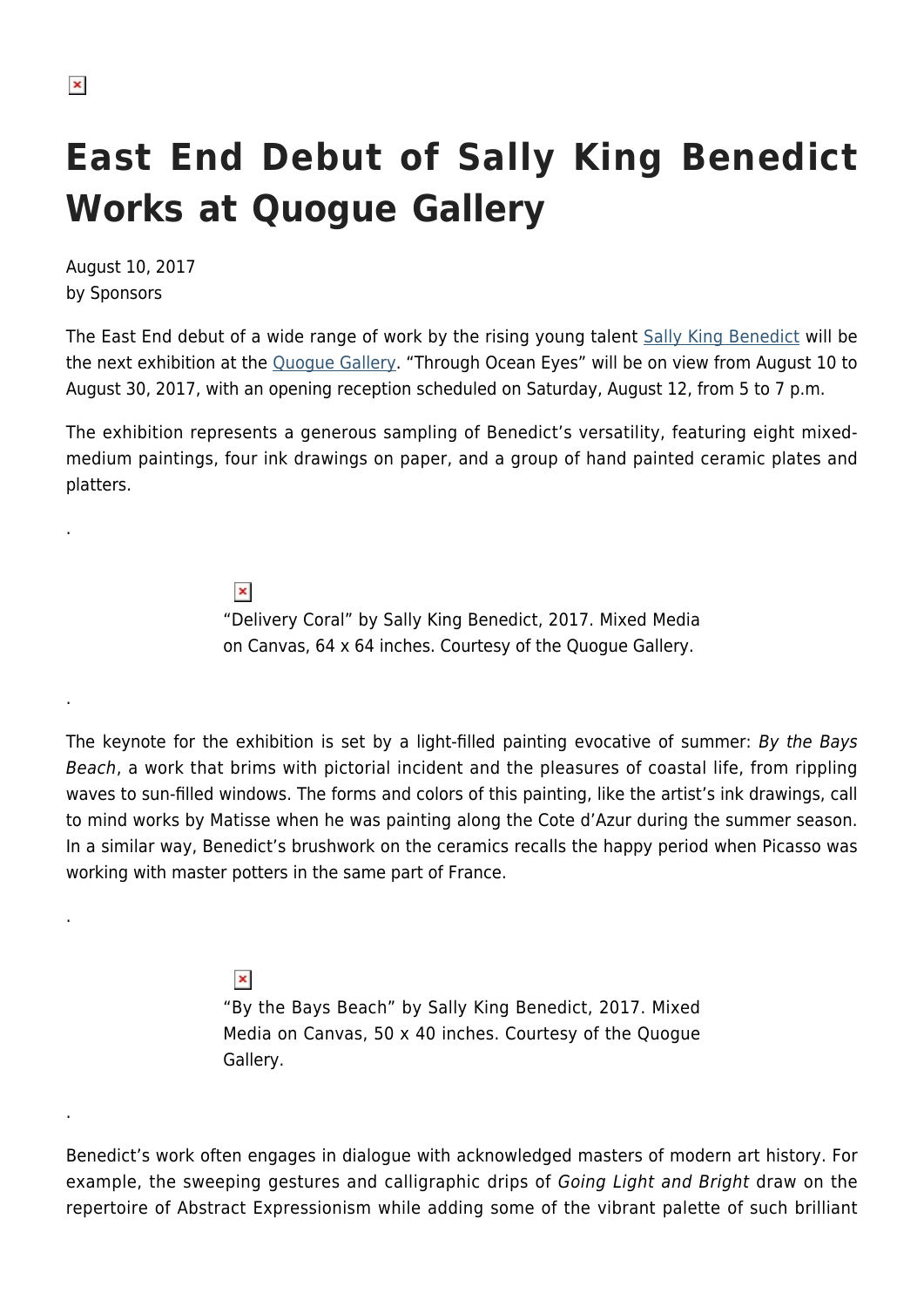colorists as Helen Frankenthaler and Hans Hoffmann.

.

.

.

.

.

.

 $\pmb{\times}$ "Going Light and Bright Face" by Sally King Benedict, 2017. Mixed Media on Canvas, 80 x 74 inches.

Sally King Benedict lives and works in Atlanta. High praise from critics and collectors has led to her work being featured in major publications, including Elle Decor, Architectural Digest, Domino, and Southern Living, among others.

> $\pmb{\times}$ "Black Face Sun" by Sally King Benedict, 2017. Ink on Paper, 44 x 30 inches. Courtesy of The Quogue Gallery.

The artist's studio practice is based on her feel for visual texture, a rich and adventurous palette, and a level of draftsmanship that takes full advantage of an expressive linear technique. She grew up in Atlanta, frequently traveling and attending art openings, exhibits, and design shows, seeking inspiration from the work of both past and contemporary artists. She earned her BA in studio art at the College of Charleston in 2007.

> $\pmb{\times}$ "Large Plate 1" by Sally King Benedict, 2017. Hand-Painted Ceramic, 10.5 x 10.5 inches. Courtesy of the Quogue Gallery.

## ABOUT QUOGUE GALLERY

As Quogue's first and only private art gallery, the Quogue Gallery is a dynamic space in the Hamptons where artists, collectors, and art enthusiasts can meet and share their common passion for serious artistic investigation and appreciation. The gallery's mission is to present a program of artistic excellence not limited to any genre or medium. Its focus is on modern and contemporary art created by emerging, established, and historically important artists. An essential aspect of the mission is to establish the gallery as an active, vibrant, and inventive participant in the Hamptons art panorama, with artist talks and events that significantly contribute to modern and contemporary